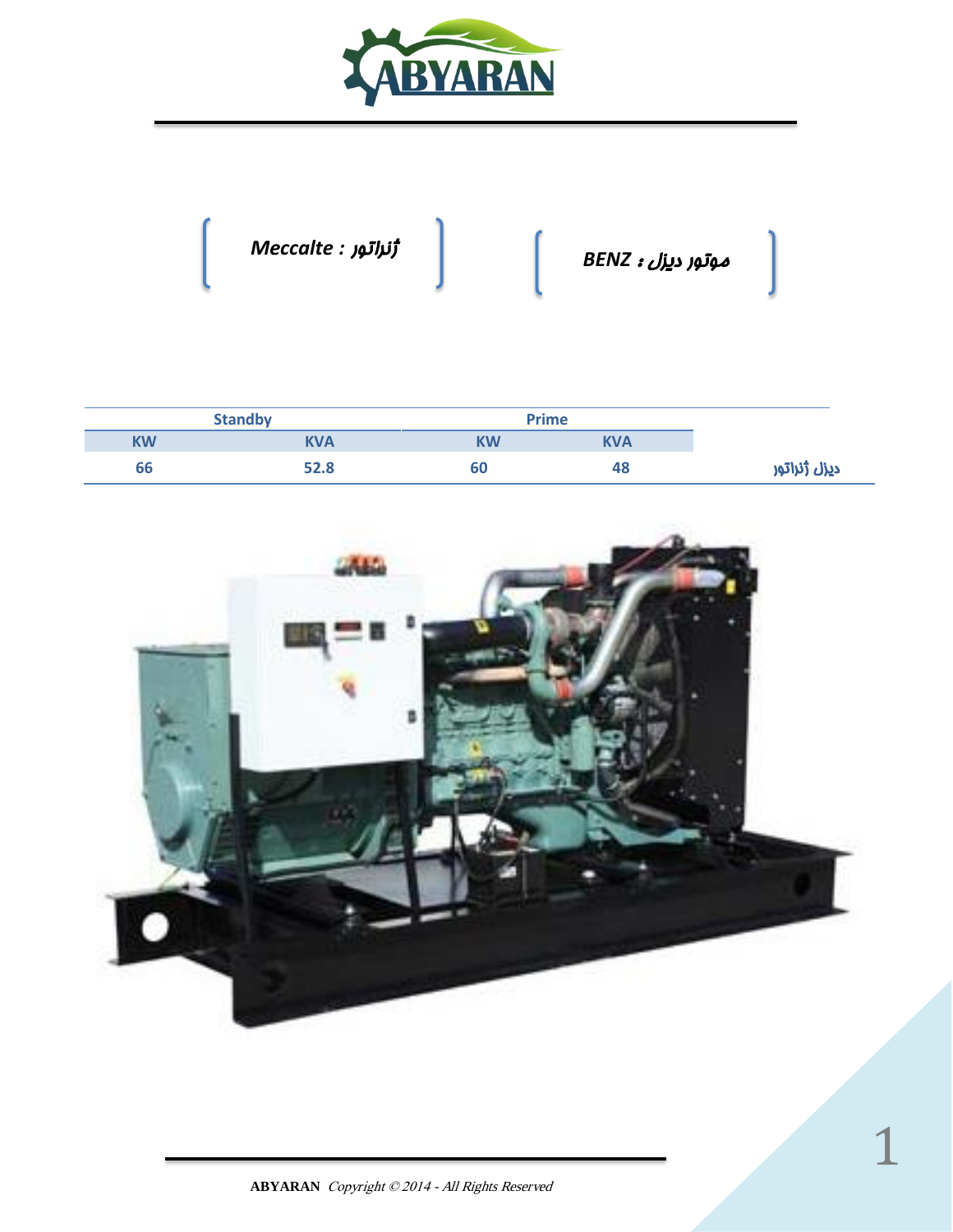

|                          | موتور ديزل     |                                   |
|--------------------------|----------------|-----------------------------------|
| Manufacturer             | <b>IVECO</b>   | توليد كننده                       |
| <b>Type</b>              | NEF45SM1A      | تيپ                               |
| Number of cylinders      | $\overline{4}$ | تعداد سيلندر ما                   |
| Cylinder arrangement     | inline         | آرایش سیلندر ما                   |
| Displacement, Liters     | 4.5            | جا بہ جاپے                        |
| Bore $\times$ Stroke, mm | 104X132        | قطر سيلندر  × كورس <u>يي</u> ستون |
| <b>Compression Ratio</b> | 17,5:1         | نسبت تراكم                        |
| Fan Power, kWm           | 1,15           | قدرت فن                           |
| Mean Piston Speed, m/s   | 6,6            | ميانگين سرعت ييستون               |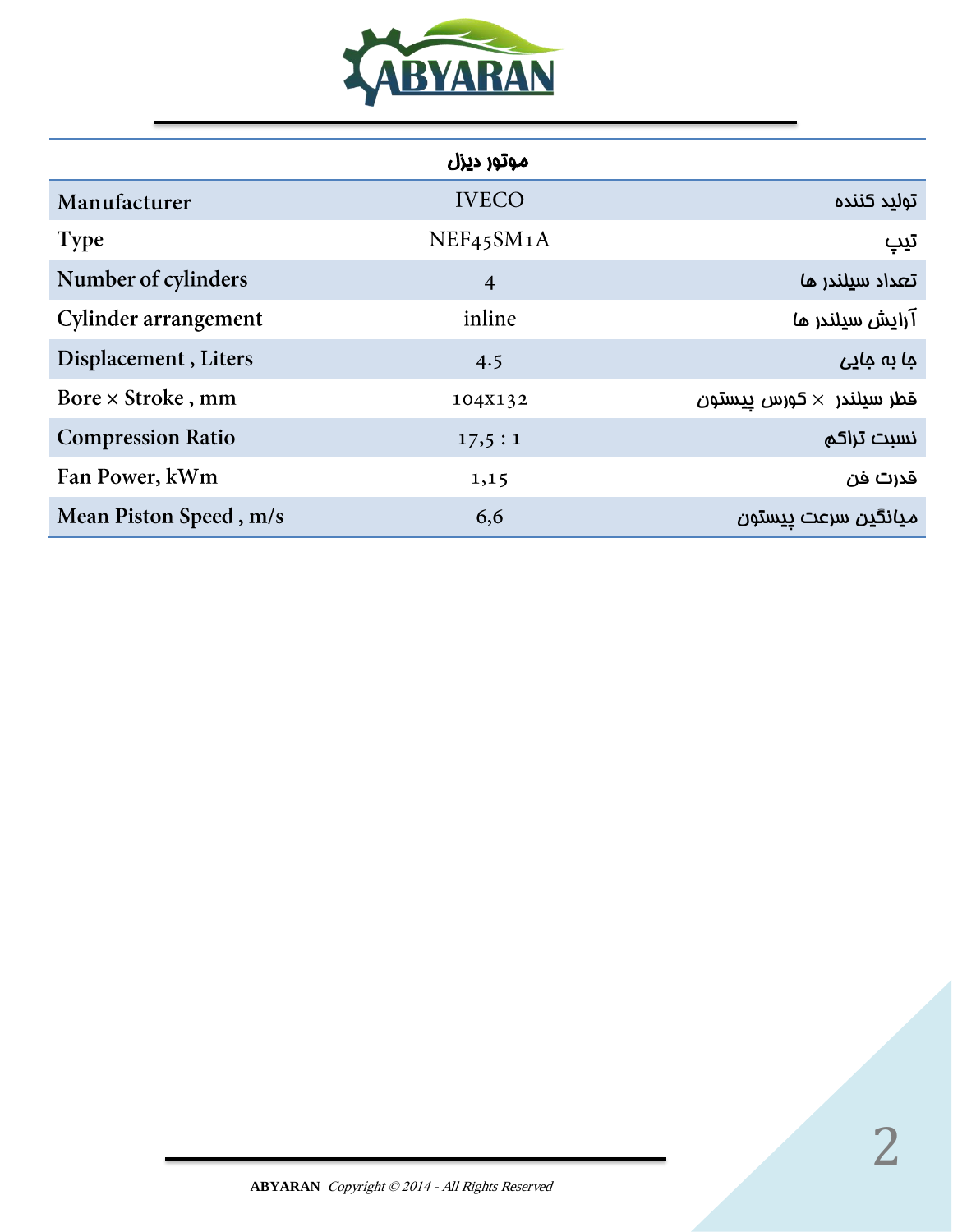

| <b>زنراتو</b> ,<br>v |  |  |
|----------------------|--|--|
|----------------------|--|--|

| Manufacturer                    | Mecc Alte         | توليد كننده        |
|---------------------------------|-------------------|--------------------|
| <b>Type</b>                     | $ECO32-2L/4$      | تيپ                |
| Frequency, Hz                   | 50                | فركانس             |
| Speed, Rpm                      | 1500              | سرعت               |
| Voltage, V                      | 380               | ولتا <del>ژ</del>  |
| Excitation                      | $\mathbf{2}$      | سيستم تمريک        |
| <b>Stator windings</b>          | 12                | سيم پي۾ استاتور    |
| Rotor                           | with damping cage | روتور              |
| Over speed, Rpm                 | 2250              | مداكثر سرعت مماز   |
| Short circuit current           | 0,47              |                    |
| <b>Insulation class</b>         | H                 | كلاس عايق          |
| Protection class                | IP21              | كلاس مفاظتى        |
| Cooling air volume, $m^3$ / sec | 11,8              | دبی هوای فنک کننده |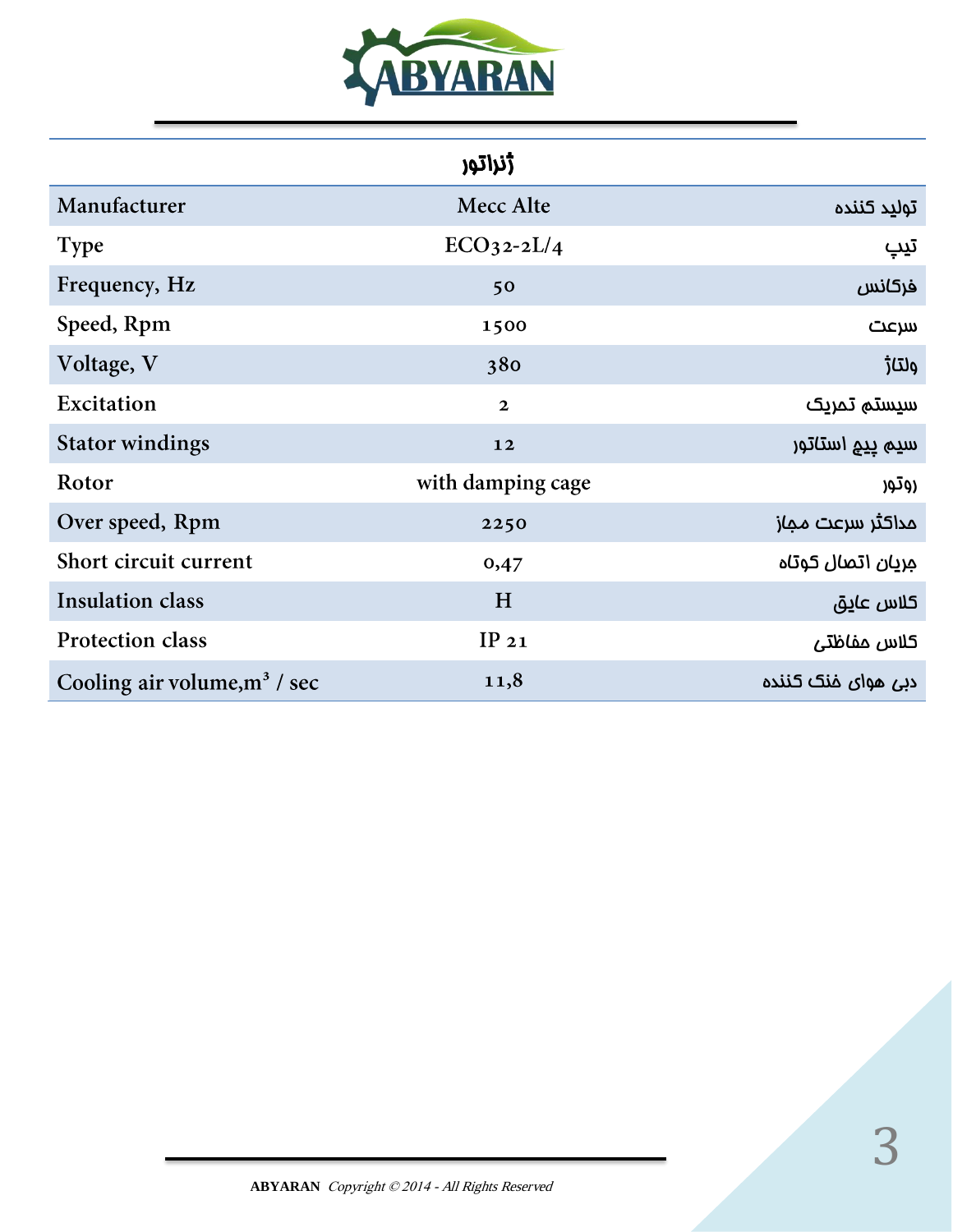## **NEF45 SM1A**

## **59 kW (1500 rpm) - 65 kW (1800 rpm)**

| <b>1/ GENERAL</b>                      |                               | 1500 rpm                            | 1800 rpm          |                                   |  |
|----------------------------------------|-------------------------------|-------------------------------------|-------------------|-----------------------------------|--|
| Engine model                           |                               |                                     | <b>N45 SM1A</b>   |                                   |  |
| Basic engine type                      |                               |                                     |                   | F4GE0455C*F650 - 504253544        |  |
| Number cylinders                       |                               |                                     |                   | 4                                 |  |
| Firing order (N° 1 nearest to fan)     |                               |                                     |                   | $1 - 3 - 4 - 2$                   |  |
| Cylinder arrangement                   |                               |                                     |                   | in line                           |  |
| Valves per cylinder                    |                               |                                     |                   | $\overline{2}$                    |  |
| Cycle                                  |                               |                                     | diesel 4 stroke   |                                   |  |
| Injection system                       |                               |                                     | direct            |                                   |  |
| <b>Induction System</b>                |                               |                                     | Turbocharged      |                                   |  |
| <b>Bore</b>                            |                               | mm                                  | 104               |                                   |  |
| <b>Stroke</b>                          |                               | mm                                  |                   | 132                               |  |
| <b>Total displacement</b>              |                               | lit                                 |                   | 4,5                               |  |
| Mean piston speed                      |                               | m/s                                 | 6,6               | 7,9                               |  |
| Compression ratio                      |                               |                                     |                   | 17,5:1                            |  |
| Flywheel rotation                      |                               |                                     |                   | anti clockwise viewed on flywheel |  |
| Housing flywheel                       |                               |                                     |                   | SAE <sub>3</sub>                  |  |
| Flywheel                               |                               |                                     |                   | 11"1/2                            |  |
| Moment of inertia                      |                               |                                     |                   |                                   |  |
| without flywheel                       |                               | kgm <sup>2</sup>                    |                   | 0,14                              |  |
| flywheel only                          |                               | $\frac{\text{kgm}^2}{\text{kgm}^2}$ |                   | 0,71                              |  |
| <b>BMEP</b> gross                      |                               |                                     |                   |                                   |  |
| Prime Power                            |                               | bar/kPa                             | 9,7 / 969,7       | 9,0 / 902,4                       |  |
| <b>Stand-by Power</b>                  |                               | bar/kPa                             | 10,7 / 1066,7     | 9,9 / 992,6                       |  |
| Dry weight (including cooling package) |                               | kg                                  | ~1450             |                                   |  |
| Energy to coolant                      |                               | kcal/kWh                            | 485,4             | 588,2                             |  |
| Energy to radiation                    |                               | kcal/kWh                            | 172               | 141                               |  |
| Dimensions LxWxH                       |                               | mm                                  | 1259 x 657 x 1016 |                                   |  |
|                                        |                               |                                     |                   |                                   |  |
| <b>2/ PERFORMANCES</b>                 |                               |                                     | 1500 rpm          | 1800 rpm                          |  |
| <b>Continuous Power</b>                | (gross)                       | kWm                                 | 43,5              | 49                                |  |
| Prime Power                            | (gross)                       | kWm                                 | 54,5              | 61                                |  |
| <b>Stand-By Power</b>                  | (gross)                       | kWm                                 | 60                | 67                                |  |
| Fan consumption                        |                               | kWm                                 | 1,15              | $\overline{2}$                    |  |
| Continuous Power                       | (net)                         | kWm                                 | 42,3              | 47                                |  |
| Prime Power                            | (net)                         | kWm                                 | 53,3              | 59                                |  |
| <b>Stand-By Power</b>                  | (net)                         | kWm                                 | 58,8              | 65                                |  |
| Performance condition                  |                               |                                     |                   |                                   |  |
| temperature                            |                               | $\rm ^{\circ}C$                     | $\leq 40$         |                                   |  |
| altitude a.s.l                         |                               | m                                   | $\leq 1000$       |                                   |  |
| Derating                               |                               |                                     |                   |                                   |  |
|                                        | $temperature > T 40^{\circ}C$ | $% / 5^{\circ}$ C                   |                   | 2%                                |  |
| altitude >1000 <3000 m                 |                               | %/500m                              |                   | 2%                                |  |
|                                        |                               | %/500m                              |                   | 4%                                |  |
| altitude >3000 m                       |                               |                                     |                   |                                   |  |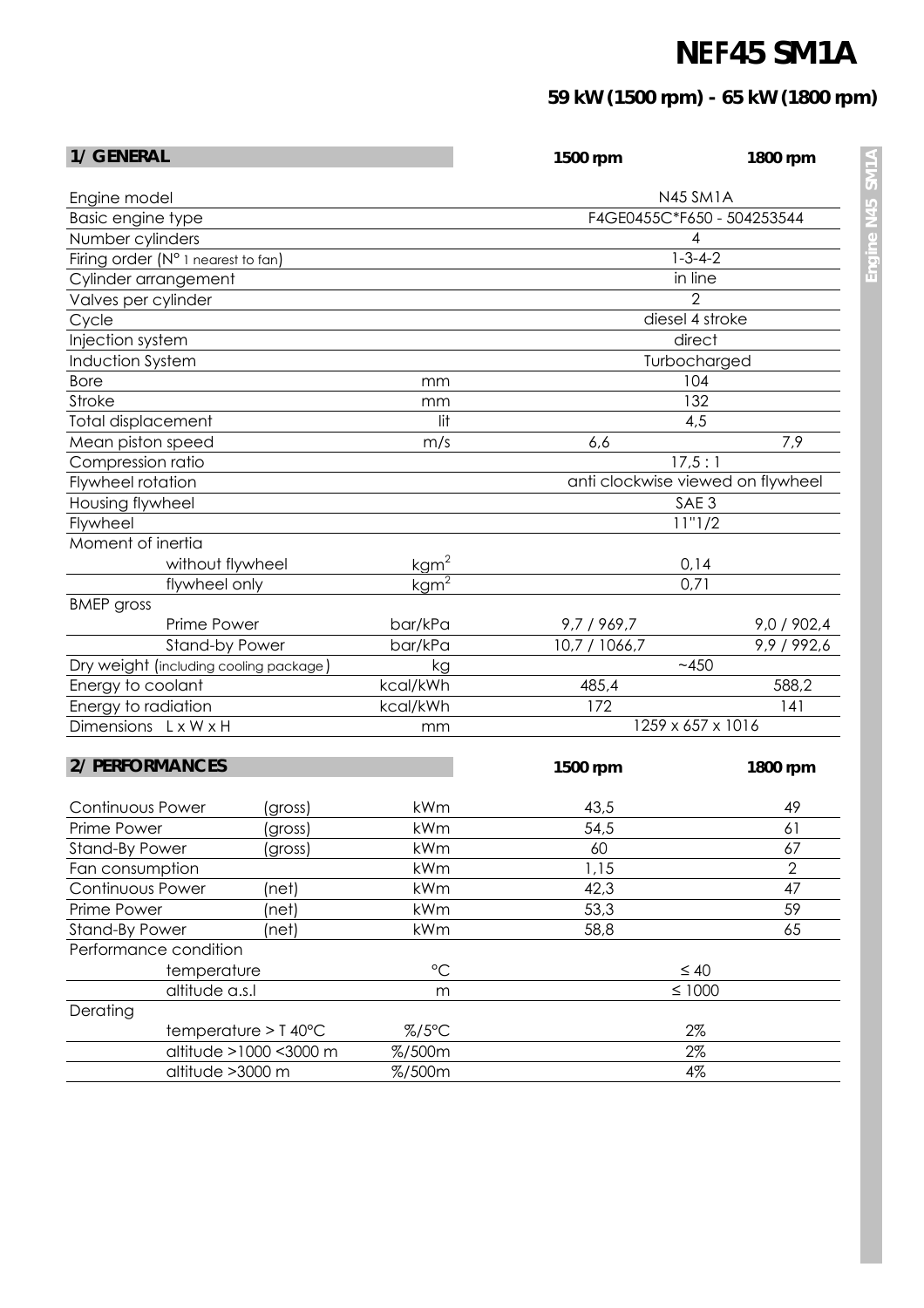| <b>3/ COOLING SYSTEM</b>             |                 | 1500 rpm                     | 1800 rpm            |  |
|--------------------------------------|-----------------|------------------------------|---------------------|--|
| <b>Type</b>                          |                 |                              | liquid              |  |
| Recommanded coolant                  |                 |                              | water - paraflu 50% |  |
| Coolant capacity                     |                 |                              |                     |  |
| engine only                          | liter           |                              |                     |  |
| radiator and hoses                   | liter           | 8,5<br>10                    |                     |  |
| Coolant pump flow                    | I/min           | 103,3                        | 123,9               |  |
| Pressure cap setting                 | kPa (bar)       |                              |                     |  |
| Shutdown switch setting              | $\rm ^{\circ}C$ | 70 (0,7)<br>103              |                     |  |
| Maximum additional restriction       | Pa              |                              | 147                 |  |
| Air To Boil<br>Prime Power           | $\rm ^{\circ}C$ | 58                           | 60                  |  |
|                                      |                 |                              |                     |  |
| Fan                                  |                 |                              |                     |  |
| diameter                             | mm              |                              | 450                 |  |
| number of blades                     |                 | 8<br>1,41:1                  |                     |  |
| drive ratio                          |                 |                              |                     |  |
| speed                                | rpm             | 2115                         | 2538                |  |
| air flow                             | $m^3/s$         | 1,86                         | 2,3                 |  |
| power consumption                    | kWm             | 1,15                         | $\overline{2}$      |  |
| <b>4/ LUBRICATION SYSTEM</b>         |                 | 1500 rpm                     | 1800 rpm            |  |
| Oil sump capacity                    |                 |                              |                     |  |
| max                                  | liter           |                              | 8,5                 |  |
| min                                  | liter           |                              | 5,5                 |  |
| Oil system capacity including filter | liter           | 12,8                         |                     |  |
| Oil pressure at rated speed          | kPa             | $300 - 500$                  |                     |  |
| Oil temperature                      |                 |                              |                     |  |
| normal                               | $\rm ^{\circ}C$ |                              |                     |  |
| max                                  | $\rm ^{\circ}C$ |                              | 120                 |  |
| Engine angularity                    |                 |                              |                     |  |
| longitudinal                         | degrees         |                              |                     |  |
| transverse                           | degrees         | $25^{\circ}$<br>$25^{\circ}$ |                     |  |
| Servicing interval                   | hours           | 600                          |                     |  |
| Oil specification                    |                 |                              |                     |  |
| Oil consumption                      | %fuel           | <b>ACEA E3 / E5</b><br>< 0,1 |                     |  |
|                                      |                 |                              |                     |  |
| <b>5/ INTAKE SYSTEM</b>              |                 | 1500 rpm                     | 1800 rpm            |  |
| Air consumption at 100 % of load     | $m^3/h$ (Kg/h)  | 260 (313)                    | 346 (417)           |  |
| Air intake restriction, clean filter | kPa (mbar)      |                              | 2(20)               |  |
| Air intake restriction, dirty filter | kPa (mbar)      | 5(50)                        |                     |  |
| Air filter type                      |                 |                              | dry                 |  |
|                                      |                 |                              |                     |  |
| <b>6/ EXHAUST SYSTEM</b>             |                 | 1500 rpm                     | 1800 rpm            |  |
| Gas flow at stand-by Power           | kg/h            | 325                          | 431                 |  |
| Max temperature at PRP (25°C)        | $^{\circ}C$     | 483                          | 385                 |  |
| Max allowable back pressure          | kPa (mbar)      | 5(50)                        |                     |  |
| Energy to exhaust                    | kcal/kWh        | 655,3                        | 722,9               |  |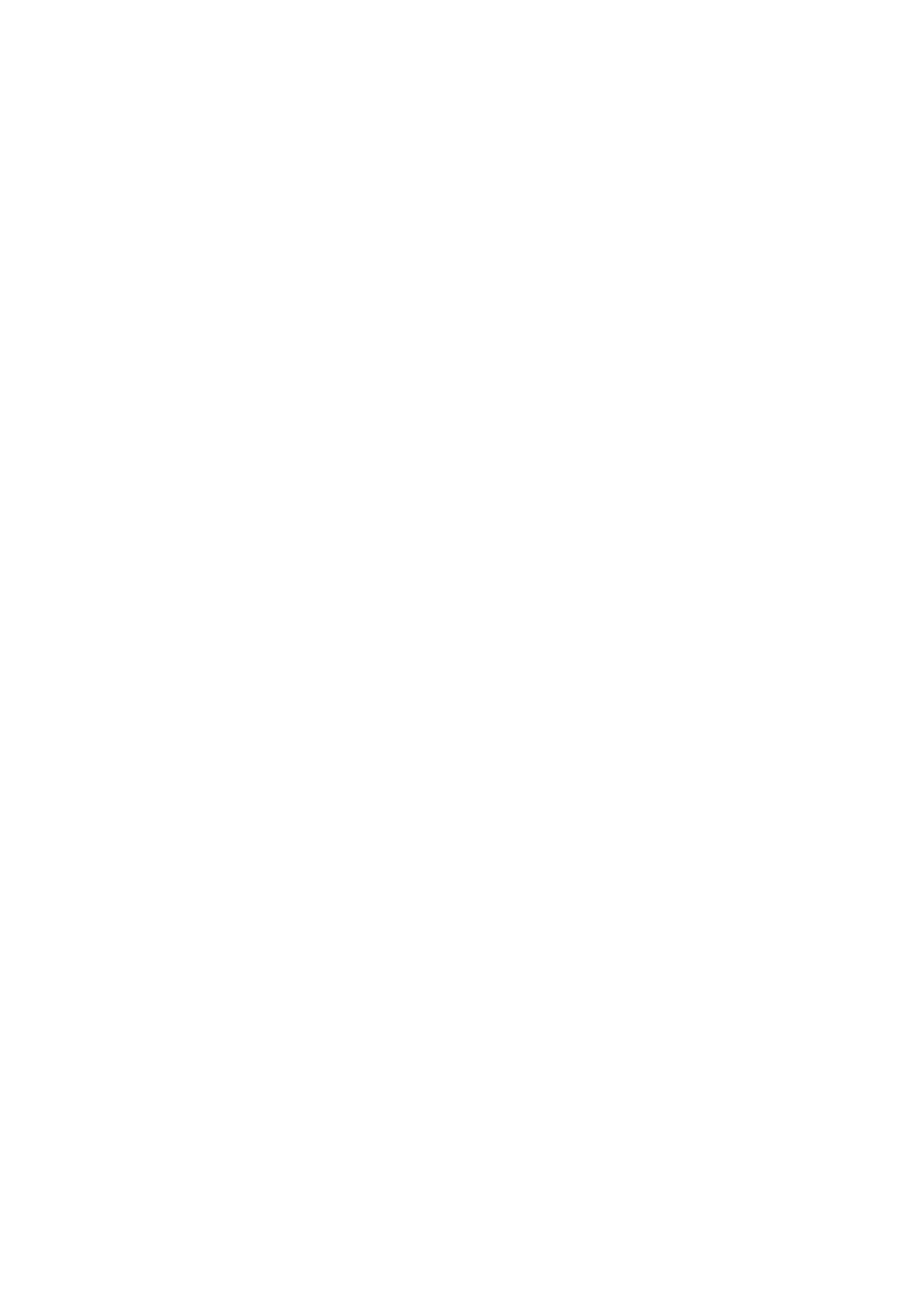## **GENERATOR TYPE ECO 32-2L/4**

Document : **DS009A/2**





This document is a propriety of Mecc Alte S.p.a.. All rights reserved.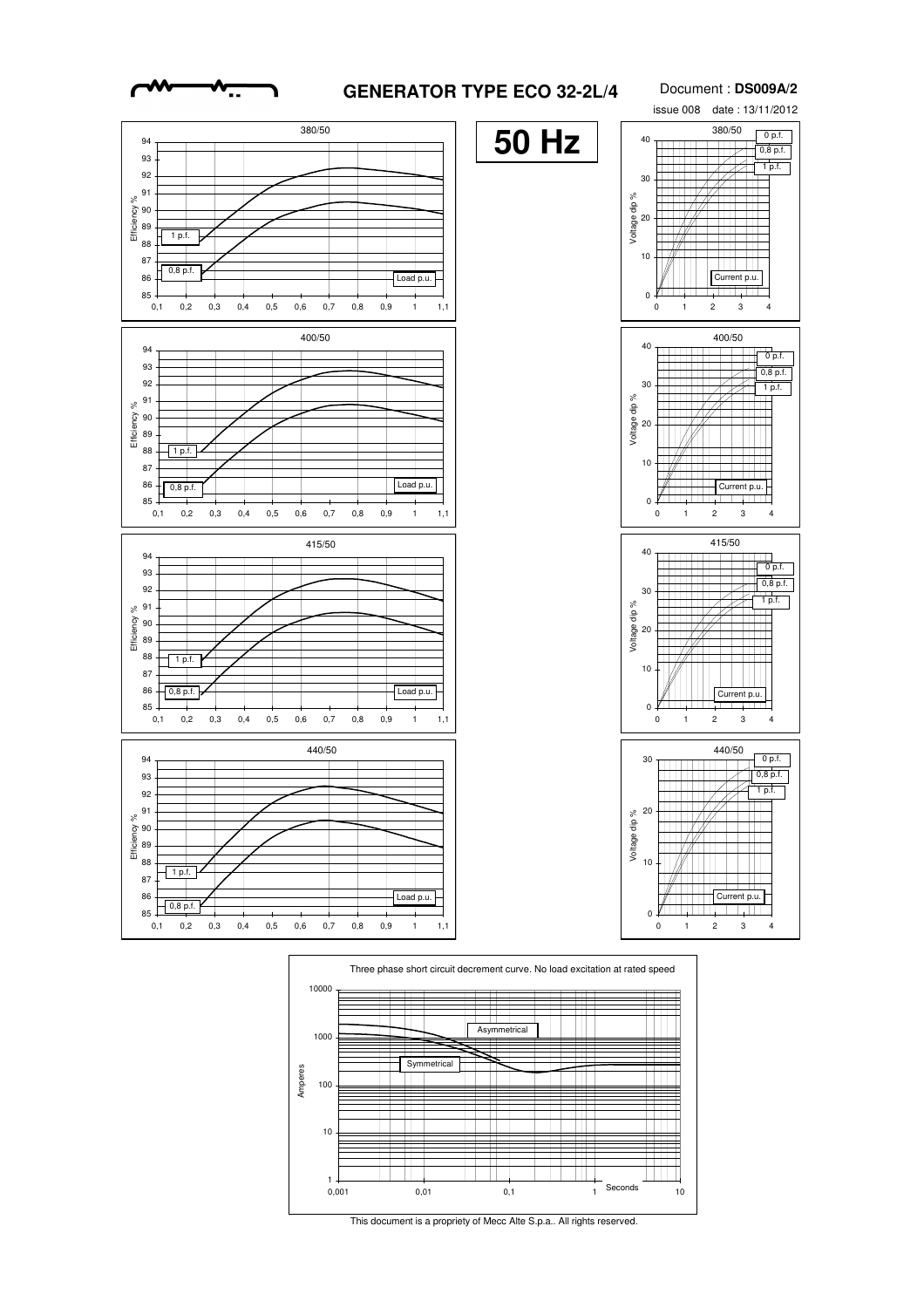



This document is a propriety of Mecc Alte S.p.a.. All rights reserved.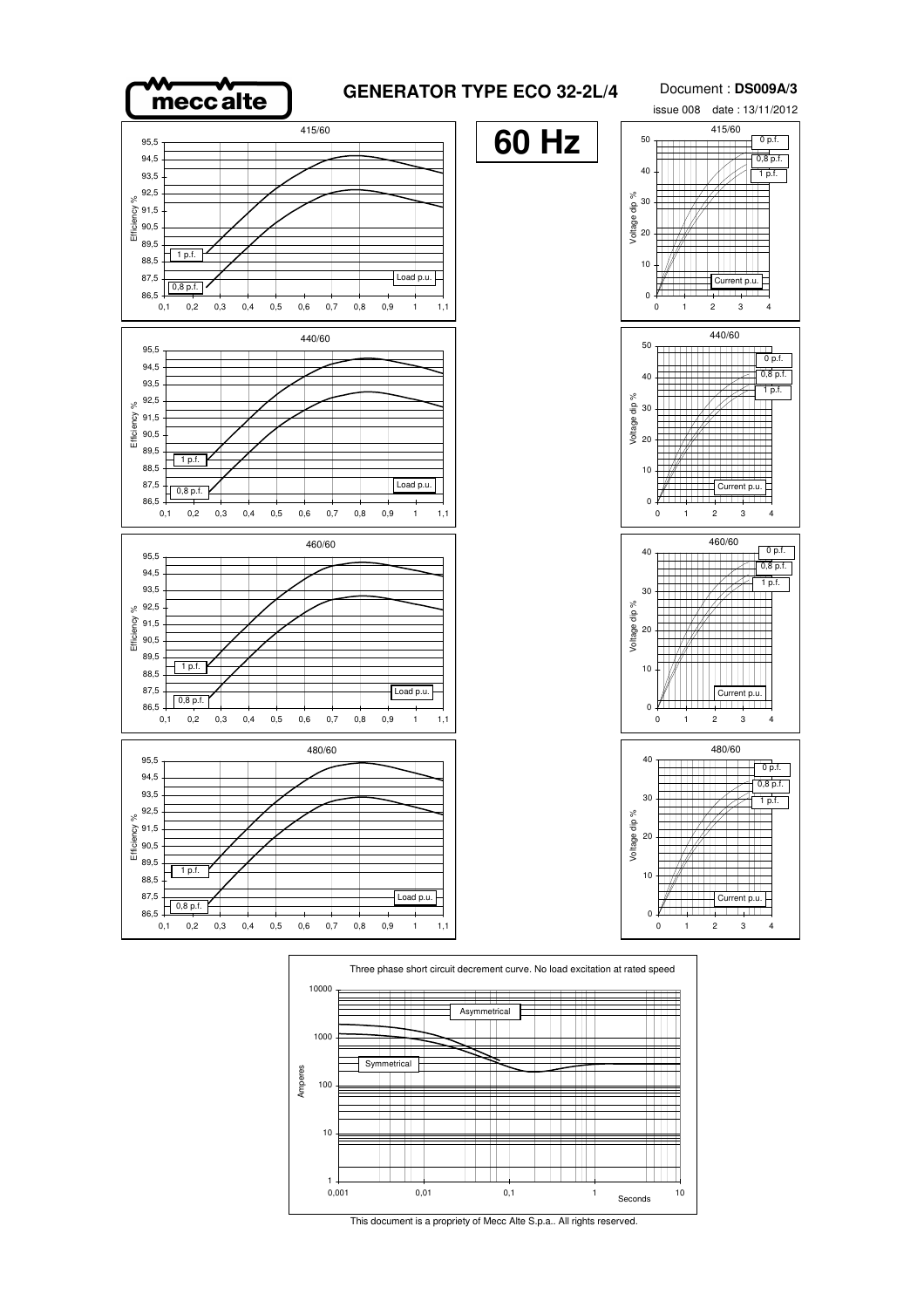